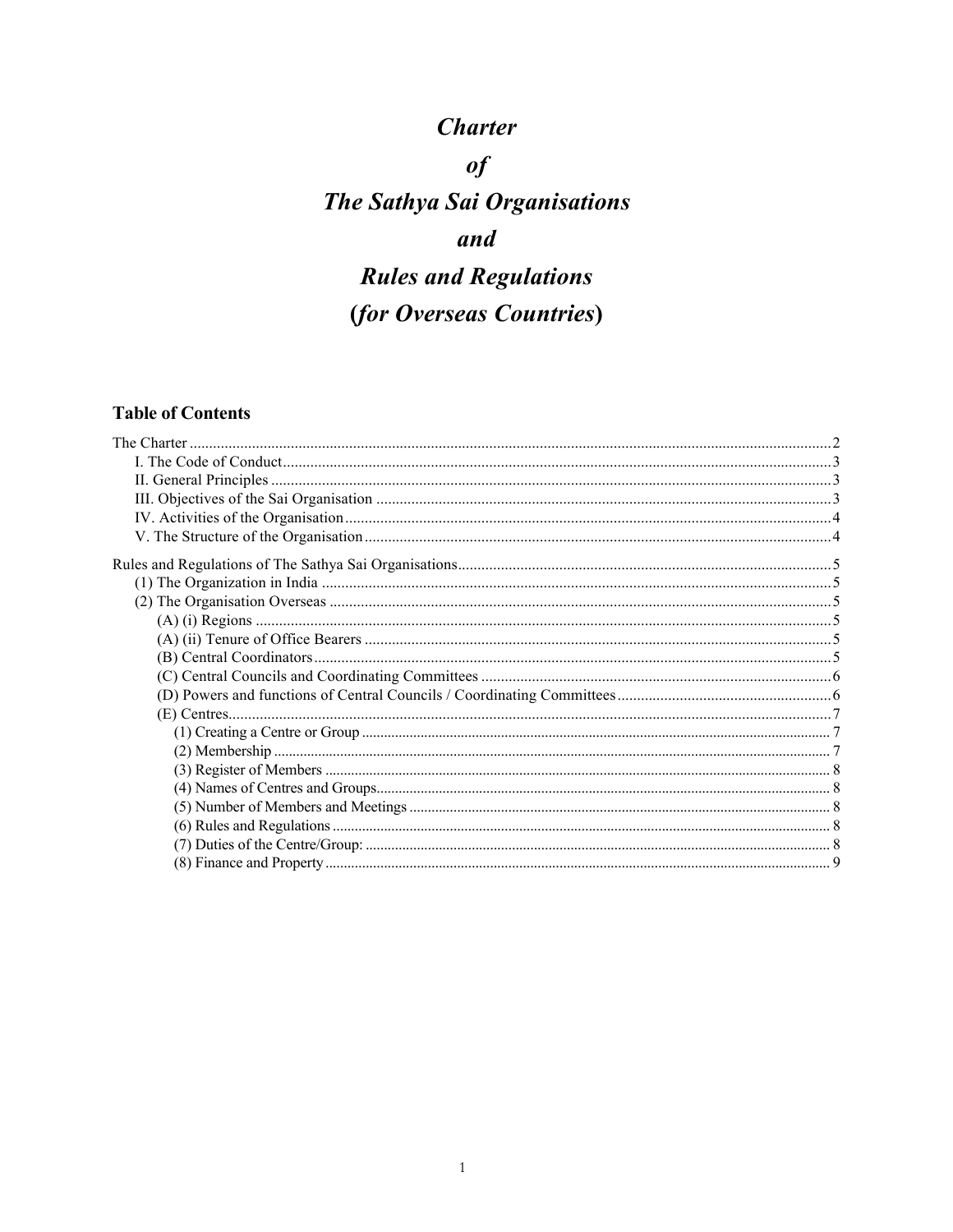# **The Charter**

PERMANENT CHARTER granted by BHAGAWAN SRI SATHYA SAI BABA to the SRI SATHYA SAI ORGANISATIONS AT THE THIRD WORLD CONFERENCE, dated this 14th day of January in the 55th year of His Advent, Anno Domini 1981. BHAGAWAN SRI SATHYA SAI BABA, out of His infinite Grace and Mercy sends blessings to all to whom this Permanent Charter shall be seen, shewed, or read.

WHEREAS the advent of Bhagawan Sri Sathya Sai Baba as declared by Him is for the establishment of *Sanathana Dharma*.

AND WHEREAS this World Conference is a Spiritual Organisation founded for the whole Mankind, not recognising any distinction or separateness on the basis of religion, caste, colour or creed.

AND WHEREAS this Organisation takes within its fold persons belonging to all religions in order to establish unity of all faiths

AND WHEREAS it is for establishing and promoting the content of such *Sanathana Dharma* and also to establish oneness of all thoughts that the Sri Sathya Sai Organisations are taking existence

AND WHEREAS the most fundamental object of this Organisation as laid down by Bhagawan is to "Awaken in Man the awareness of the Divinity *inherent* in him" by propagating thorough practice and example the basic principles of *Sathya* (Truth), *Dharma* (Righteousness), *Santhi* (Peace), *Prema* (Love) and *Ahimsa* (Nonviolence) set by Bhagawan Sri Sathya Sai Baba

AND WHEREAS to experience this Divinity, mere environment and circumstances outside are not sufficient but a change in the minds of men is necessary.

AND WHEREAS the activities of the Organisation are only a means to the spiritual progress in this direction and which progress will ultimately enable everyone to enjoy inner peace notwithstanding the stresses and strains, the frustrations and sorrows, the defeats and successes, the ups and downs of life.

AND WHEREAS to achieve maximum results toward these objectives:

IT IS HEREBY DECLARED:

- A. That this shall be the Charter governing the Sathya Sai Organisations all over the world.
- B. That all the office bearers and members of this Organisation at present and all those who will join this Organisation shall be one in Deed and in Name, by the name of Sri Sathya Sai Organisations and as such, they shall be entitled to carry on the activities in the name of the Organisation.
- C. That in order to achieve the objectives as laid down hereinabove the members shall follow a strict Code of Conduct of *sadhana* (spiritual exercises) so that the become worthy instruments of our Divine Master in the efforts to fulfil the objectives of this Organisation.
- D. That no person shall be qualified to associate himself or herself as office bearer or worker with this Organisation who wilfully deviates from the Code of Conduct laid down hereinafter.

NOW THEREFORE IT IS HEREBY DECLARED as follows:

- 1. This Charter shall govern and regulate the functioning of the Sathya Sai Organisation throughout the World.
- 2. Each and every function and activity, in whatever form, shall be performed and conducted under the name and style of the Sathya Sai Organisation (hereinafter called "the Organisation").
- 3. In view of the objectives of the Organisation as hereinafter laid down, all members of the Organisation must observe the Code of Conduct hereinafter prescribed by way of spiritual discipline (*sadhana*), so that they may become worthy instruments of Bhagawan Baba and thus contributed to the achievement of the objectives of the Organisation and the fulfilment of the Divine Mission of Bhagawan Baba.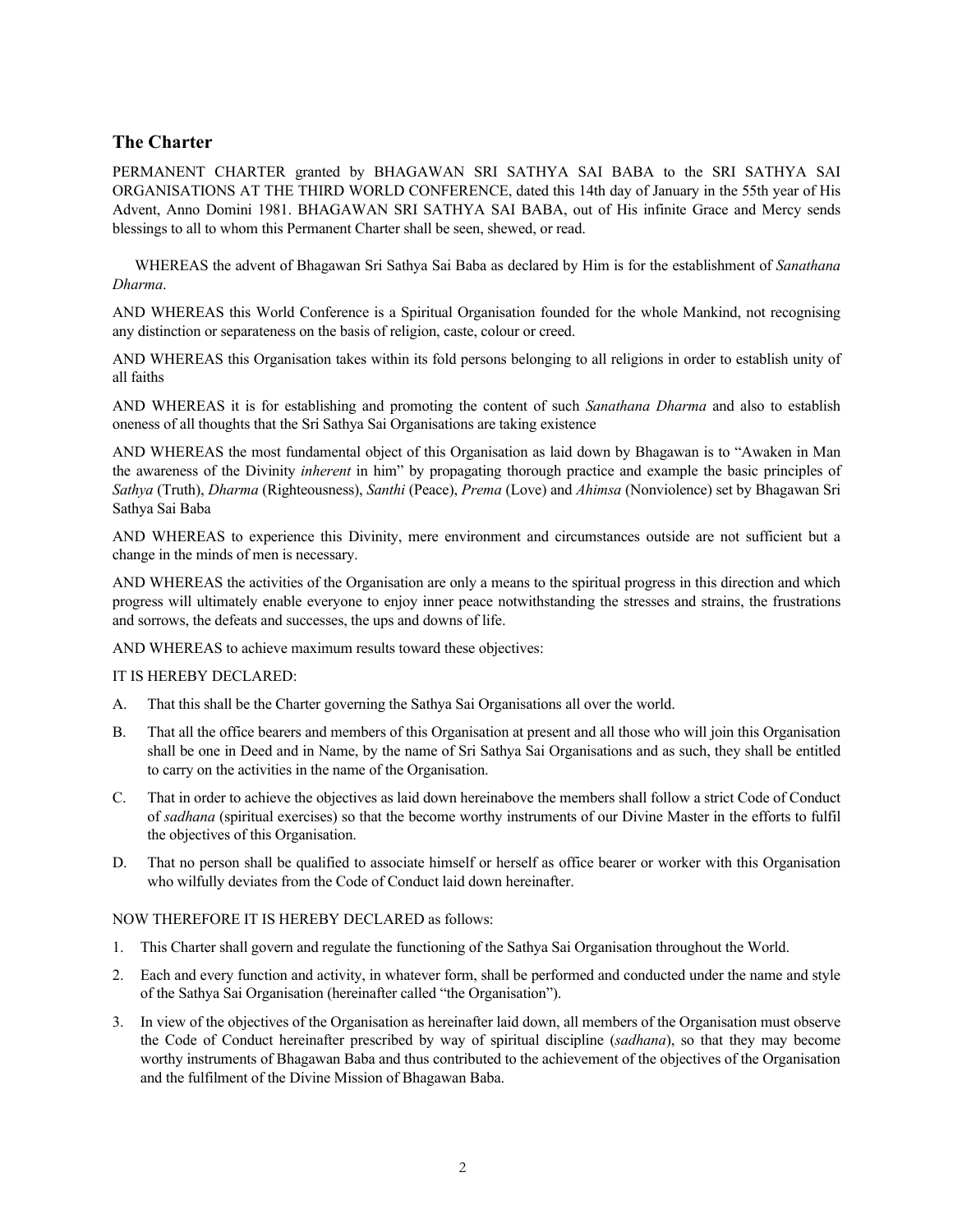# **I. The Code of Conduct**

Every member of the Organisation must undertake *sadhana* (spiritual discipline) as an integral part of this daily life and abide by the following Code of Conduct:

- 1. Daily meditation and prayer.
- 2. Devotional singing/prayer with members of his family once per week.
- 3. Participation in the educational programmes conducted by the Organisation for children.
- 4. Attendance at least once per month as group devotional programmes conducted by the Organisation.
- 5. Participation in community service and other programmes of the Organisation.
- 6. Regular study of Sai literature.
- 7. Putting into practice the principles of "ceiling on desires" and utilise any savings thereby generated for the service of mankind.
- 8. Speaking softly and lovingly with everyone with whom he comes into contact.
- 9. Avoiding talking ill of others especially in their absence.

Non-observance or violation of this Code of Conduct shall disqualify a member from holding any office or from being an active member in the Organisation. The appropriate authority in the Organisation may remove any such member from office and declare him disqualified to hold such office or to be an active member of the Organisation without assigning any reason.

# **II. General Principles**

In order to enable the Organisation to be one in deed and name, every constituent of the Organisation must compulsorily affiliate with the Organisation in such manner as may be expedient from time to time and in the absence of such affiliation no person or body of persons, calling themselves Sai devotees, shall be entitled to use the name of Sri Sathya Sai Baba in any spiritual activities.

The membership of the Sri Sathya Sai Organisation or of any unit thereof shall be purely voluntary and hence it cannot be claimed as a matter of right. All rights and privileges are reserved by the Organisation.

No difficulty or dispute should ordinarily arise in respect of the affairs of the Organisation in course of its functioning or administration. However, matters that are not covered by this CHARTER shall be placed before the Central Office for guidance by the appropriate authority or person.

# **III. Objectives of the Sai Organisation**

The Sathya Sai Organisation is not an evangelical or proselytizing Organisation. Its principle objectives are:

- (1) to help the individual
	- (i) to become aware of the Divinity that is inherent in him and to conduct himself accordingly;
	- (ii) to translate into practice in daily life, divine love and perfection; and therefore;
	- (iii) to fill his life with joy, harmony, beauty, grace, human excellence, and lasting happiness.
- (2) to ensure that all human relations are governed by the principles of *sathya* (truth), *dharma* (right conduct), *prema* (love), *santhi* (peace), and *ahimsa* (nonviolence);
- (3) to make devotees of the religions more sincere and dedicated in the practice of their respective religions.

These objectives can be attained in the following manner:

- (1) By observing the four principles laid down by Bhagawan Sri Sathya Sai Baba, namely:
	- (i) There is only ONE Religion, *the religion of Love.*
	- (ii) There is only ONE Language, *the language of Heart.*
	- (iii) There is only ONE CASTE, *the Caste of Humanity.*
	- (iv) There is only ONE God, *He is Omnipresent.*
- (2) By constant remembrance of God and looking upon all creation as only a manifestation of Divinity in different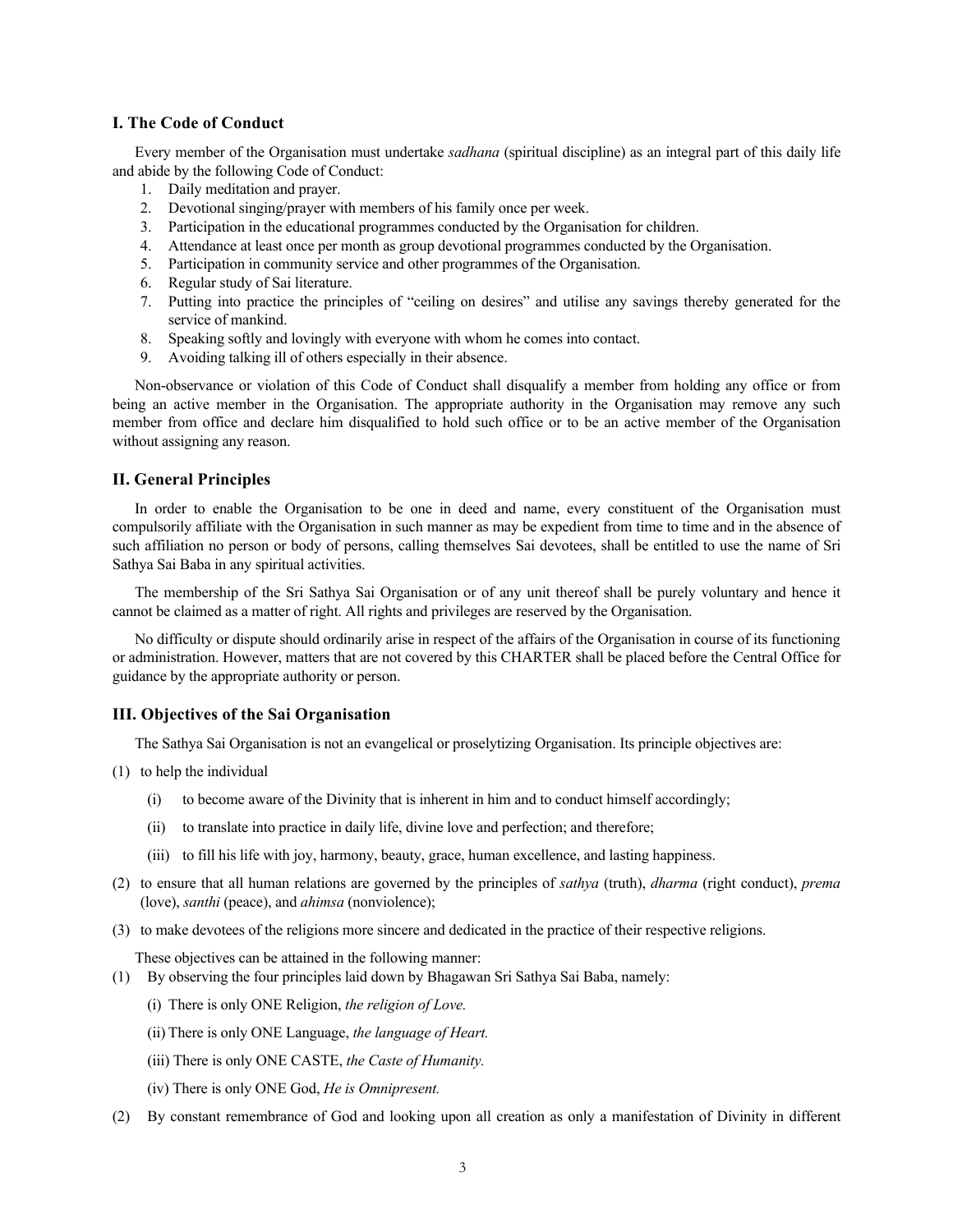forms and shapes.

- (3) By underlining the essential unity of all religions and securing a proper understanding of all religions as based on Love.
- (4) By looking upon all work as service dedicated to the Divine.
- (5) By bringing to bear upon all life's problems, attitudes flowing from divine Love, such as understanding, compassion, tolerance, helpfulness, etc.
- (6) By basing all actions on Love of Divinity, fear of sin, and steadfast observance of morality in society.
- (7) By engaging in spiritual, educational, and service activities both at the individual and the community level, in an organised and systematic manner, without expecting any material reward or appreciation, but solely as a means of winning God's Love and Grace.

# **IV. Activities of the Organisation**

The Organisation undertakes spiritual, educational and service activities under the inspiration and guidance of Bhagawan Sri Sathya Sai Baba through Sri Sathya Sai Centres.

**Spiritual activities** include devotional singing, study circles, public lectures, seminars, meditation, etc.

**Educational activities** cover *bal vikas* and Education in Human Values programmes, besides formal academic education combined with the development of the character of the students for age group of 6 to 15.

**Service activities** include items such as organising medical check-up camps, adoption of under-developed villages for accelerating rural development; blood donation; cyclone and flood relief; visits to hospitals, old age homes, etc., conducting eye-testing camps, veterinary camps, vocational training classes, coaching classes; feeding of the poor, etc.

For the purpose of conducting these programmes, Rules and Regulations for Overseas Centres have been framed by Central Office, which are set out in the following pages.

## **V. The Structure of the Organisation**

In order effectively to administer the affairs of the Organisation, the administrative structure of the Organisation shall be as follows

(1) There shall be a Central Organisation or body at Prasanthi Nilayam, India, comprising the Central Office, the All India President, and the International Chairman. The duties and responsibilities of the Central Organisation are:

- (i) To guide and supervise the working of the various constituents of the Organisation throughout the world.
- (ii) To make rules and regulations and provide guidelines for the Organisation in India and Overseas Countries from time to time.
- (iii) To determine all matters requiring authoritative decision in the Organisation and in relation to its constituent units.
- (iv) To convene meeting of members or officers of the Organisation as may be necessary from time to time.
- (v) To compile information relating to the working of the Organisation in each region.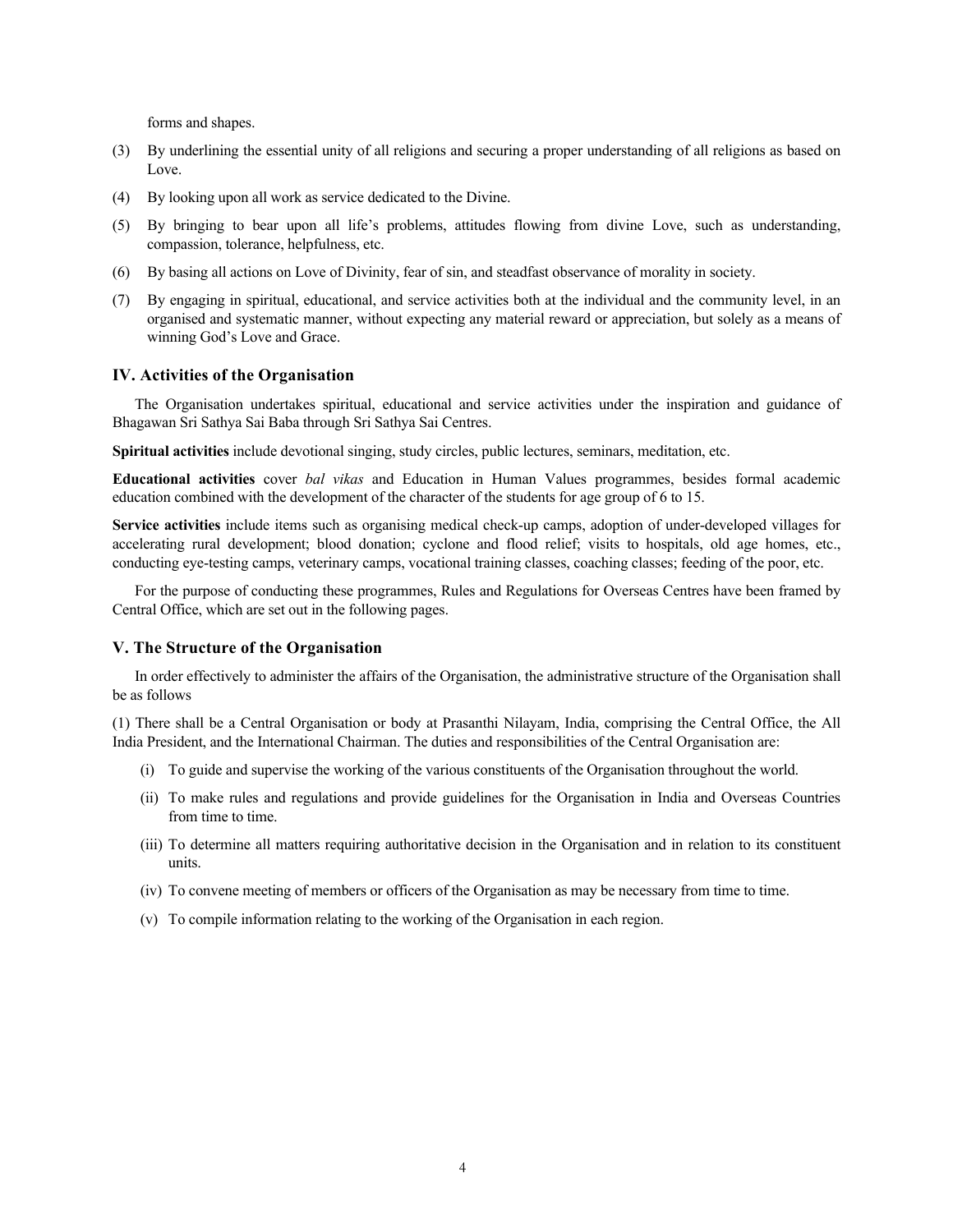# **Rules and Regulations of The Sathya Sai Organisations**

# **(1) The Organization in India**

The functional pattern of the Organisation in India and rules and regulations relating to the Organisation shall be as separately laid down from time to time.

# **(2) The Organisation Overseas**

# **(A) (i) Regions**

For the purpose of the administrative structure of the Organisation Overseas, the world is divided into regions as follows:

- Region I U.S.A.
- Region II Latin America Region III Europe Region IV U.K. Region V Australia, Fiji and New Zealand
- Region VI Far Eastern Countries (including Nepal, China and Russia)
- Region VII Canada
- Region VIII West Indies
- Region IX Africa, Mauritius and Middle East.
- Region X Sri Lanka

# **(A) (ii) Tenure of Office Bearers**

All Office Bearers will ordinarily hold office for not more than two years but are eligible for appointment for a further period of two years.

# **(B) Central Coordinators**

There shall be one or more Central Coordinators for each Region. They shall be appointed by the International Chairman, and their duties and responsibilities will be:

- 1. To help disseminate within the Region policies, directives and messages received from the International Chairman, Central Officer, Prasanthi Nilayam.
- 2. To motive and help all countries of the Region to bring about the raising of spiritual consciousness through activities under three wings of the Organisation namely, spiritual, educational, and service.
- 3. (a) To coordinate training of *bal vikas* and EHV teachers, *bhajan* singers/leaders and hold symposia, conferences at the regional or country levels.
	- (b) To liaise with *bal vikas* and EHV Programmes of Region with guidance and literature from time to time.
	- (c) To help printing and sale of Sai Literature.
- 4. To supervise the working of the Sai Organisation in each country, while the detailed working is left to the Central Council or Coordinating Committee concerned.
- 5. To furnish periodical reports of activities of Centres and Groups in each country of the Region to the International Chairman, Central Officer, Prasanthi Nilayam.
- 6. Any other work that may be assigned by the International Chairman from time to time.
- 7. The Central Coordinators may take the assistance from the Central Councils, wherever existing.
- 8. The Central Coordinators will be responsible to the International Chairman.
- 9. Central Coordinator will help divide each country into Area of Zone or Region and form Coordinating Committee as per Rules and Regulations.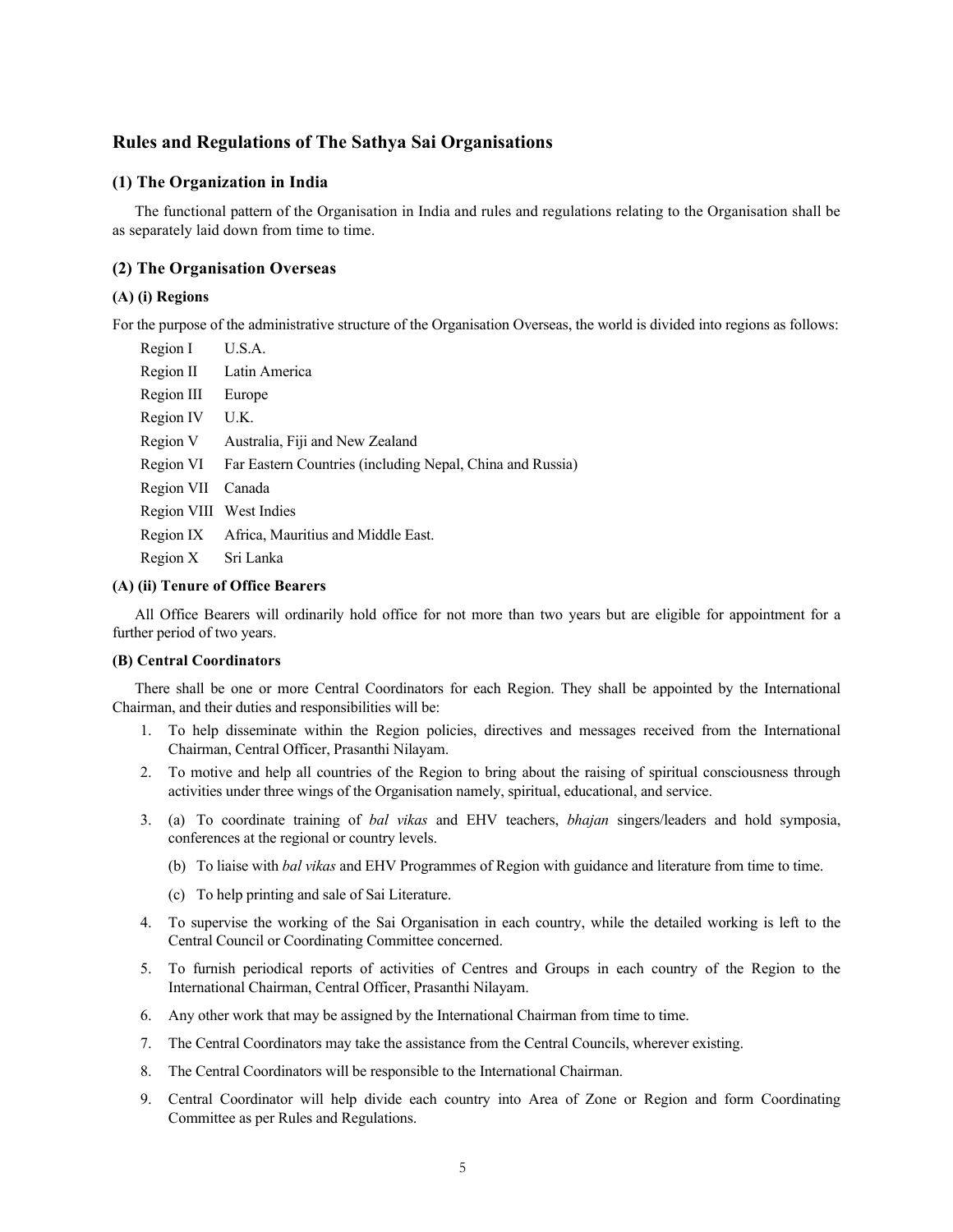10. Central Coordinators will arrange selection of office bearers of Central Council and/or Coordinating **Committee** 

# **(C) Central Councils and Coordinating Committees**

- 1. There shall be a Central Council in every country where there are ten or more Centres and a Coordinating Committee in every country where there are less than ten but more than three centres.
- 2. In countries where effective administration of the Organisation so requires, the Central Coordinator may establish several Coordinating Committees. In such a situation the members of the Central Council for those countries will comprise the Chairman of the various Coordinating Committees.
- 3. The Chairman of every Central Council shall be appointed by the International Chairman on the recommendation of the Central Coordinator concerned.
- 4. Where there is no Coordinating Committee in a country, the members of the Central Council shall comprise the Chairman of the Centres and one representative for every three Devotional Groups.
- 5. The members of a Coordinating Committee shall comprise the Chairman of the Centres and one representative for every three groups, and the Chairman shall be appointed by consensus of the members. If the members are unable to agree, the Central Coordinator will appoint a suitable person to be Chairman.

# **(D) Powers and functions of Central Councils / Coordinating Committees**

- (1) To promote the setting up of Centres/Groups.
- (2) To guide and supervise the various organisational activities of the Centres/Groups in their jurisdiction and maintain liaison between the Central Coordinator and Centres/Groups.
- (3) To obtain for each half-year (ending 30th June and 31st December) reports from the various Centres/Groups in the country by the first month of the following half-year and present a consolidated report (in duplicate) for the country as a whole by the middle of the following half-year to the Central Coordinator concerned, with a copy to the International Chairman, Central Office, Prasanthi Nilayam. The Central Coordinator concerned will forward his comments thereon to the International Chairman, Central Office, Prasanthi Nilayam, as soon as possible thereafter.
- (4) To furnish to the Central Coordinator concerned, with copy to the Central Office, Prasanthi Nilayam, special reports on any significant events taking place in the country immediately after each event, without waiting for its inclusion in the periodical report.
- (5) Where necessary, to propose to the International Chairman, through the Central Coordinator, additions, deletions or amendments of Rules and Regulations laid down for the Centres/Groups within its jurisdiction, to suit local conditions.
- (6) To affiliate new Centres/Groups an affiliation number will be allotted to such Centres/Groups.
- (7) To organise the sale of books, records, tapes, pictures, etc. through its constituents and to ensure that such sale is carried on in a proper way, keeping a minimum margin to cover overhead expenses.
- (8) The Central Council may form subcommittees from amongst its members to look after and conduct various activities of the Organisation. Such Subcommittees shall function under the direct supervision of the Chairman and follow the guidelines provided by the International Chairman, Central Office, Prasanthi Nilayam for the conduct of such activities.
- (9) To conduct/cause to be conducted training *bhajan* leaders.
- (10) To conduct celebrations of special occasions at the country level in consultation with the Central Coordinator.
- (11) To convene meetings of members of all Centres and Groups once in six months or at such other interval as may be convenient.
- (12) The Central Council / Coordinating Committee shall maintain an up-to-date list of all its affiliated constituents with names and addresses of the heads thereof and number of members in each case as on 31st December each year. A copy of this list shall be furnished to the International Chairman, Central Office, Prasanthi Nilayam by the 15th February of the following year. Any changes in this list will be communicated to the International Chairman, Central Office in the half-yearly reports.
- (13) To take action in cases of violation of the provisions of these Regulations or in respect of activities or conduct against the interest of the Organisation by any of its constituents or members thereof under advice to the Central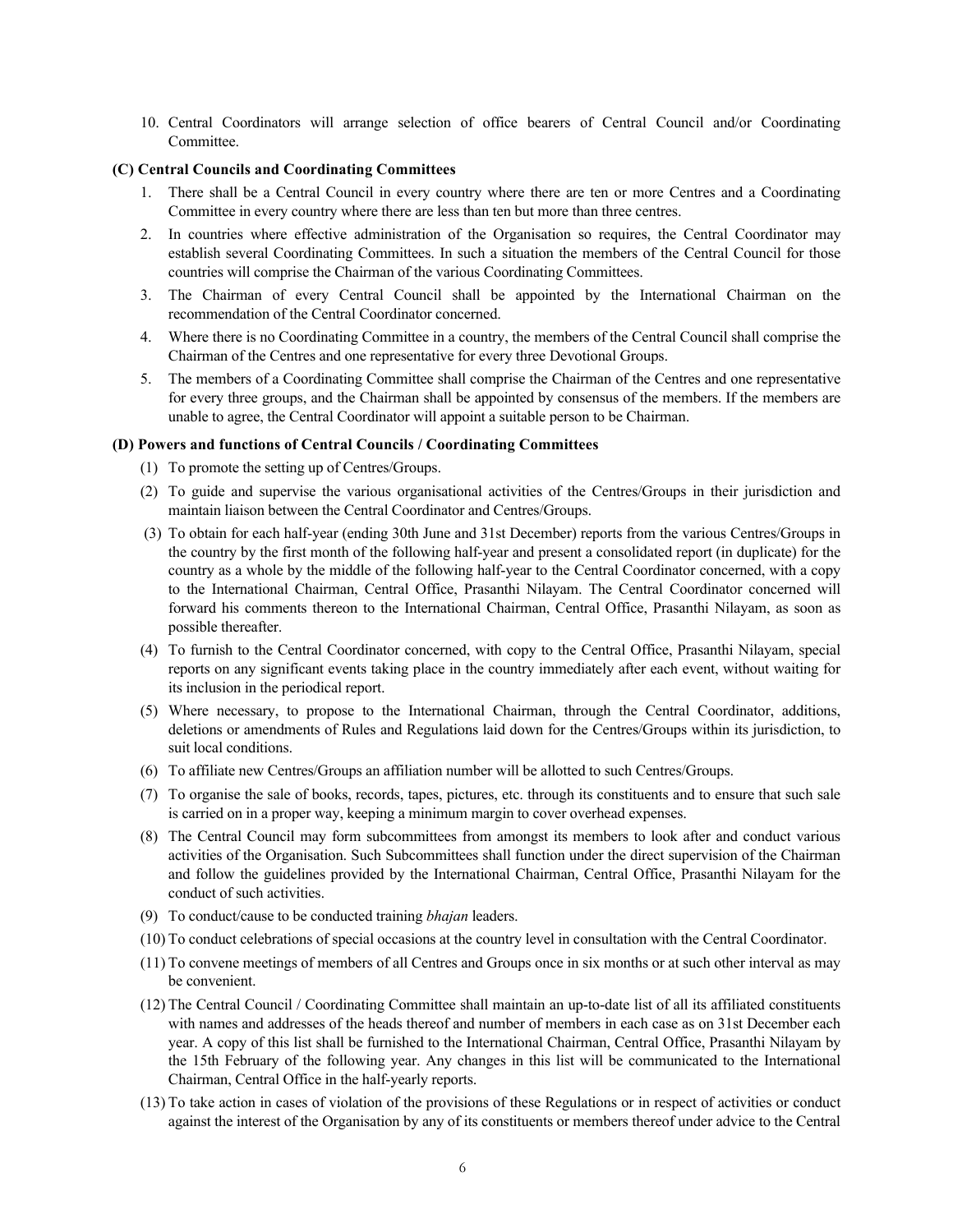Coordinator concerned.

- (14) To write to all the non-affiliated Organisations to affiliate themselves with the Organisation; in the event of their not doing so, an announcement may be made in the Organisation's bulletin disclaiming such Organisation as having anything to do with the Sathya Sai Organisation.
- (15) To see that none of the affiliated constituents associates itself with any Organisation whose application for affiliation has been rejected. If any constituent is found to be doing so, the Chairman will report with his recommendation for action against such constituent together with reasons therefor, to the Central Coordinator concerned.
- (16) The Central Council/Coordinating Committee shall be the authority in charge of publication of books, records, tapes, photos, etc., in the country in consultation with the Central Coordinator who in turn, will consult the Sri Sathya Sai Books and Publications Trust, Prasanthi Nilayam, (A.P.) PIN 515134 (India) in regard to the publication of books.

# **(E) Centres**

# *(1) Creating a Centre or Group*

#### *(a) Formation*

Any group of devotees of Bhagawan Sri Sathya Sai Baba numbering not less than nine (9) and desiring to engage themselves in activities under at least two of the three wings of the Organisation, namely spiritual, educational, and service, with plans to function in all three wings may constitute themselves into a Sai Centre and apply for affiliation to the Central Council or Coordinating Committee concerned, or to the Central Coordinator concerned, if there is no Central Council or Coordinating Committee in their country.

Any group of devotees engaging themselves in activities under only one or two of the three (3) wings, irrespective of number, and those numbering less than nine (9) even if they are engaged in activities under all the three (3) wings, may constitute themselves into a group and apply for affiliation in the same manner.

# *(b) Procedure to form new Centre or Group*

The Sponsor of the Centre or Group may be advised to apply in the prescribed form to the Chairman of the Central Council / Coordinating Committee / Central Coordinator / International Chairman, Central Office, as the case may be, who after scrutiny may grant the 'A' or 'B' classifications.

# *(c) Affiliation of Centres and Groups*

A Sathya Sai Centre will be defined as a Centre having at least one regular activity of each of three wings selected from the list of activities suggested by the Central Council/Coordinating Committee/Central Coordinator. Such a Centre will be classified as 'A' for the purpose of affiliation. Other Centres or Groups will be affiliated under category 'B' and may be promoted to category 'A' as and when their activities increase. There will be no probationary period for granting of affiliation of a Centre. Similarly, there will be no system of limiting affiliation to any particular period; hence there will be no system of renewal of affiliation from period to period. However, the Central Council/Coordinating Committee/Central Coordinator will have the right to disaffiliate any Centre/Group that is found not working within the Rules & Regulations, after giving the hearing to such Centre/Group.

# *(2) Membership*

Any person who is a spiritual aspirant, has faith in the teachings of Bhagawan Baba, and who is willing to abide by the Nine-Point Code of Conduct and the Rules and Regulations of the Organisation in force will be treated as a Member.

Such of the members as are in a position to devote at least four hours a week to activities of the Organisation shall be treated as Active Workers.

The Chairman of the Centre or Group shall be a person elected by consensus amongst the members of the Centre or Group. The Chairman may nominate not more than Four Active Workers to be members of an Executive Committee for attending to the activities of the Centre or Group under the three wings spiritual, educational and service. He may co-opt additional members for any special meetings.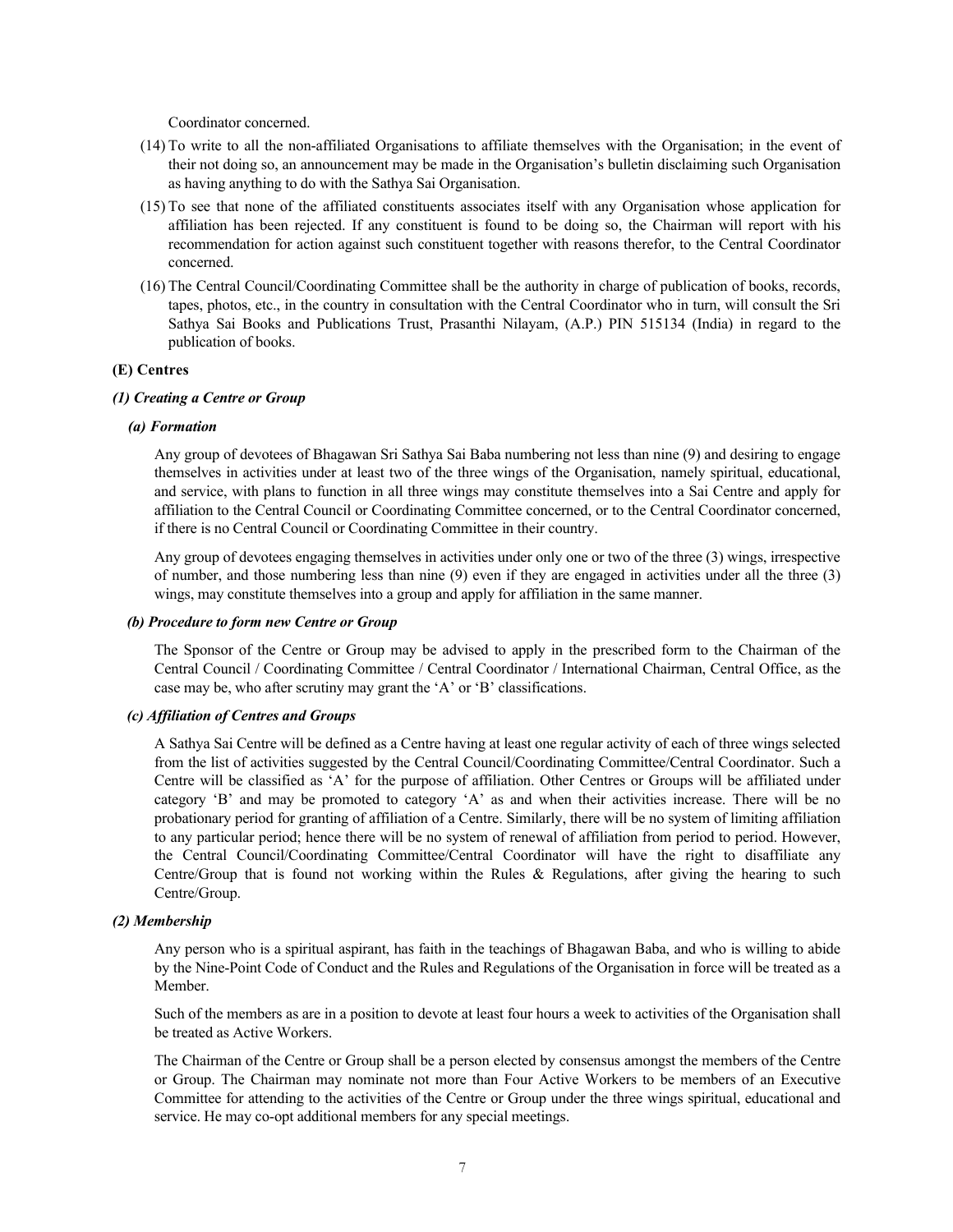# *(3) Register of Members*

Each Centre and Group will maintain in serial order a register of members under the categories, 'Active Workers' and 'Other Members' separately, showing the full name with address and telephone number, if any, in each case

### *(4) Names of Centres and Groups*

There shall be a uniform pattern of Organisation all over the world under the name "Sathya Sai Centre" or "Sathya Sai Group" as the case may be in any locality.

# *(5) Number of Members and Meetings*

All devotees entered in the register of the Centre/Group and who have agreed to abide by the Nine-Point Code of Conduct will be treated as members of the Centre/Group. A meeting of all members of the Centre will be held once a quarter at a place and time fixed by the Chairman of the Centre.

#### *(6) Rules and Regulations*

The Centre/Group will follow the Rules & Regulations and guidelines laid down from time to time for the Sathya Sai Organisation. The Centre/Group will not ordinarily be registered under the local law relating to registration of societies, if such registration is not mandatory.

#### *(7) Duties of the Centre/Group:*

- (a) *Spiritual Wing:*
	- (i) To organise the holding of Group Devotional Singing (*bhajan*) sessions and Study Circles.
	- (ii) To draw up and maintain a panel of *bhajan* lead-singers and Study Circle leaders.
	- (iii) To arrange for training of *bhajan* lead singers jointly or independently.
- (b) *Educational Wing:*
	- (i) To organise *bal vikas* (Sathya Sai Education) programmes at different Centres.
	- (ii) To arrange for training of *bal vikas* teachers jointly or independently.
	- (iii) To organise the distribution and sale of Sai literature at Centres, Exhibitions and other Centres where the public gather.
	- (iv) To maintain a reference library and reading room of Sai Publications and journals.
	- (v) To take such action as may be necessary for expanding and intensifying educational activities.

(c) *Service Wing:*

To arrange for the following in particular:

(i) Visits to hospitals, leprosaria, orphanages, prisons, homes for the handicapped, old age homes, etc. for attending to the spiritual and other needs of the inmates.

(ii) Assisting at functions organised by the Centre in the matter of maintaining discipline and order, provision of loudspeaker arrangements, cleanliness etc.

(iii) To allot to each member a specific item of service activity keeping in view the experience, aptitude and skill of the member and arrange for the training of members in specific types of service.

- (iv) Such other service activity as may be called for.
- (d) *General:*
	- (i) To maintain the register of the members referred to in para (3) above.

(ii) To arrange for the enrolment of new devotees who are desirous of associating themselves with the work of the Organisation.

(iii) To arrange for the expansion of existing Centres/Groups and starting new Centres/Groups.